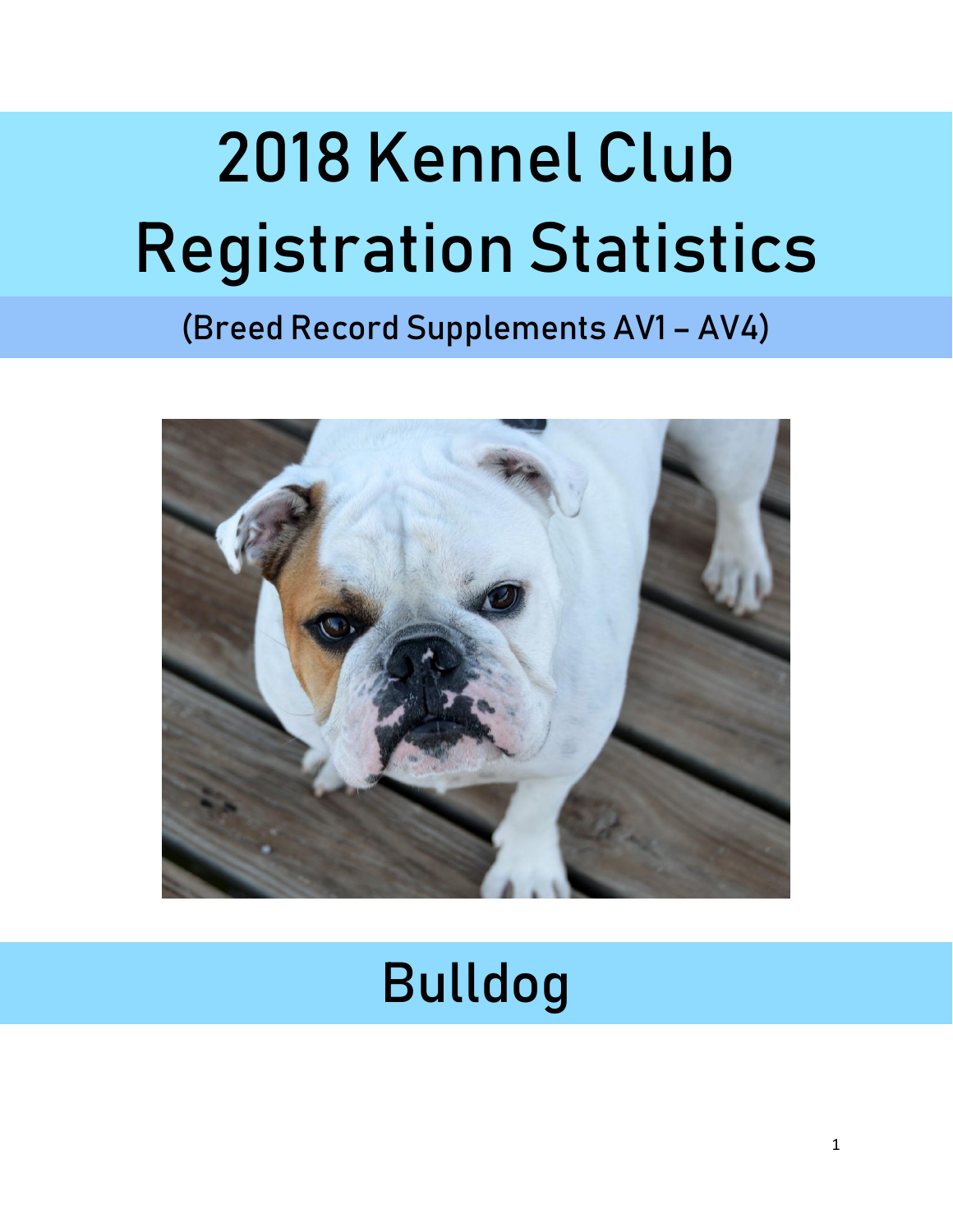# **Contents**

| Title Page                                 |           |
|--------------------------------------------|-----------|
|                                            | 1         |
| Contents                                   | 2         |
| Litter Colour Definition                   | 3         |
| Corrections                                | 3         |
| Litter Summaries                           | $4 - 5$   |
| Coefficient of Inbreeding (COI)            | $6 - 7$   |
| Caesarean Sections (C-Sections)            | $8 - 9$   |
| Parents Summary                            | 10        |
| Age of Sires                               | $11 - 12$ |
| Age of Dams                                | $13 - 14$ |
| Popular Sires                              | $15 - 16$ |
| <b>Health Testing</b>                      | 17        |
| <b>HUU DNA Testing</b>                     | 17        |
| <b>Bulldog Breed Council Health Scheme</b> | $18 - 19$ |
| Additional Information                     | 20        |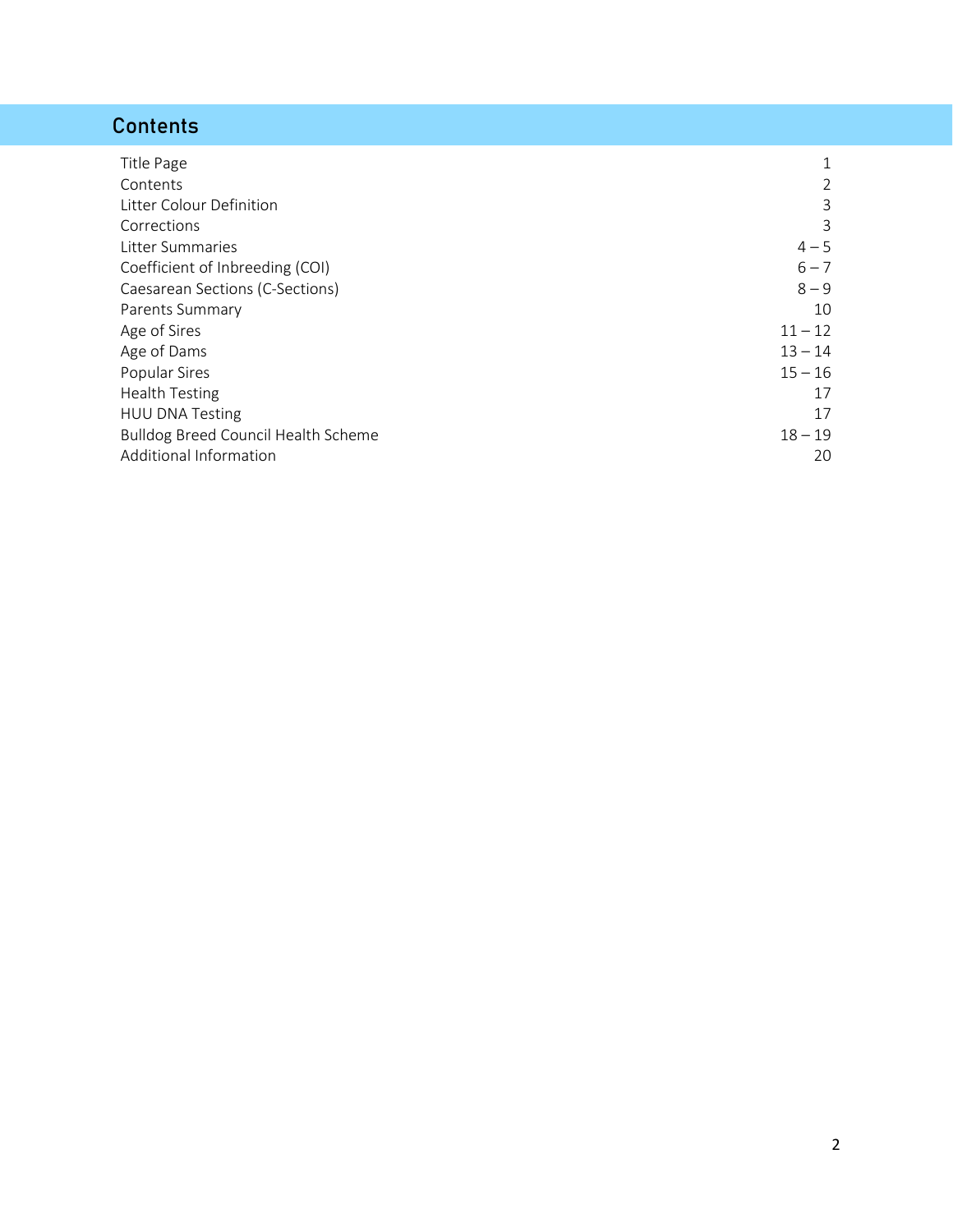#### Bulldog Litter Colour Definition

Standard colour bulldog litters are defined as litters with no CNR (Colour Not Recognised by KC) puppies, parents or grandparents. The standard colours as defined by the KC are: Brindle, Brindle & White, Fawn, Fawn & White, Fawn Brindle, Fawn Brindle & White, Red, Red & White, Red Brindle, Red Brindle & White, Red Fawn, White, White & Brindle, White & Fawn, and White & Red.

Any other litters are assigned as CNR.

#### **Corrections**

For some dogs with litters registered in 2018, the information in the breed supplement is incorrect or inconsistent between sources (the paper Breed Records Supplement and the online myKC source). These are corrected in the following data.

- *Rhydycroesau White Magic* is recorded as siring a litter with *Amethyst Pink Lilly*, whelped on 28/02/18. On the myKC website, this litter was whelped by the activity register bulldog *Pugslea's Pride*.
- One bulldog bitch (*Celebrate Of Denwer-Bull*) is registered as CNR, but is actually the standard colour 'White & Red'.
- Eleven bulldogs are incorrectly registered as standard colours and should be registered as CNR (*Table 1*).

| <b>Registered Name</b>         | <b>Registered Colour</b> | <b>Actual Colour</b>      |
|--------------------------------|--------------------------|---------------------------|
| Causing Chaos                  | Fawn                     | CNR (Lilac Tricolour)     |
| City's Custard Cream           | Fawn                     | CNR (Lilac Fawn)          |
| Cranky Ruse                    | Red & White              | CNR (Black & White)       |
| Elvis Is King                  | Fawn                     | CNR (Lilac)               |
| Epic Bullyz Prime              | Fawn                     | CNR (Lilac Tricolour)     |
| Karamel May Joy UA             | Fawn & White             | CNR (Blue & White)        |
| Kentixen Circle Of Life        | <b>Brindle</b>           | CNR (Chocolate Tricolour) |
| King Luxor                     | <b>Brindle</b>           | CNR (Blue Tricolour)      |
| Lilac Cream Roland At Shawhall | Fawn & White             | CNR (Lilac Fawn)          |
| Princess Julliet               | Brindle & White          | CNR (Chocolate)           |
| Rezavoire's Prince Spears      | Red & White              | CNR (Chocolate & White)   |

*Table 1. List of bulldogs with litters in 2018 registered incorrectly as a standard colour.*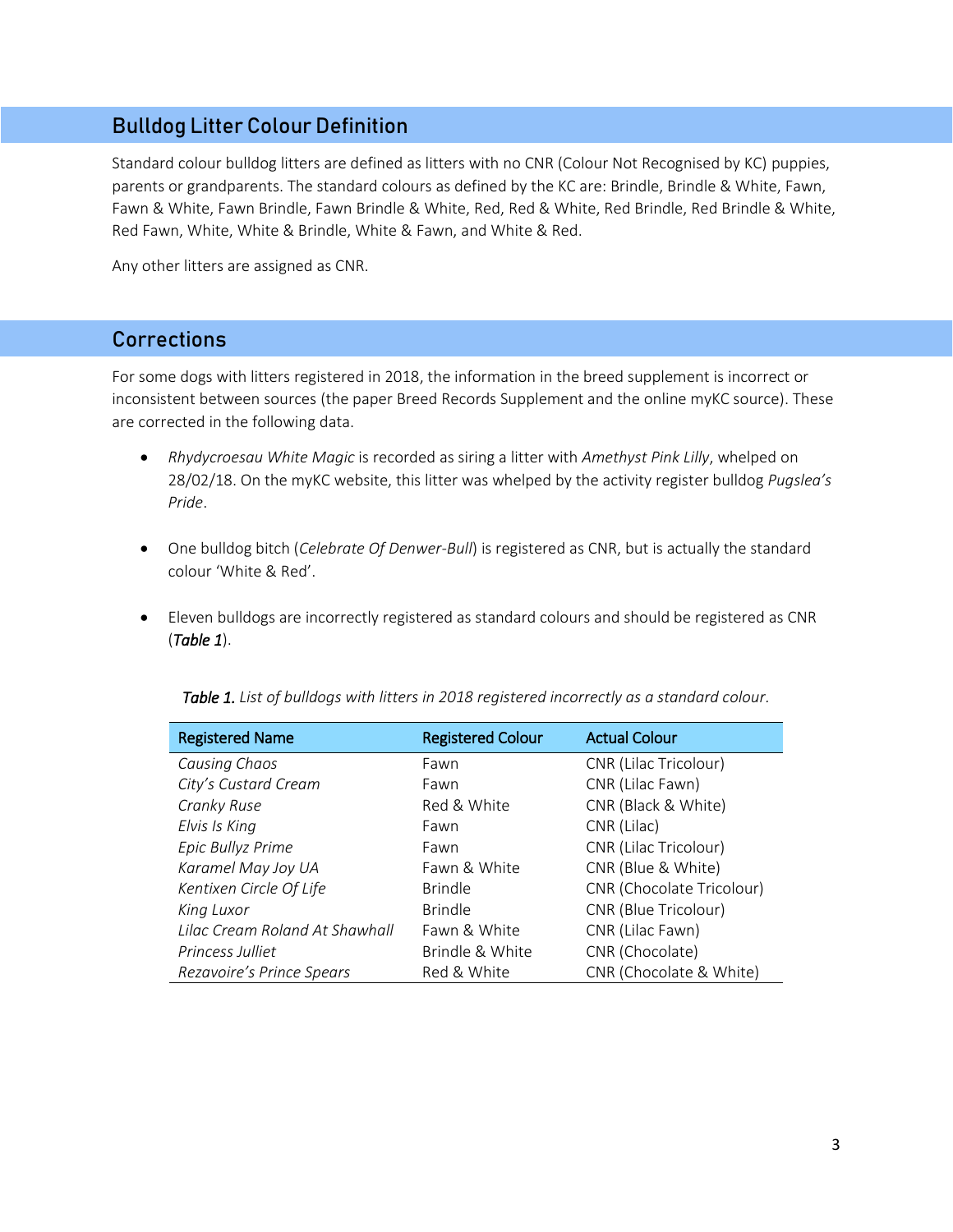#### Litter Summaries

#### Standard Colour

1,102 standard colour bulldog litters were registered with the KC in 2018, consisting of 5,223 puppies, divided as indicated in *Table 2*.

| Table 2. Standard colour bulldog litters registered in 2018. |
|--------------------------------------------------------------|
|--------------------------------------------------------------|

|         | . .<br>-- | נר    | ົ    | )4    | Total              |
|---------|-----------|-------|------|-------|--------------------|
| Litters | 276       | 282   | 288  | 256   | 1,102              |
| Puppies | 1,302     | 1,335 | 294ء | 1,204 | E つつつ<br>ں ے ے ر ب |

Most puppies from these litters were registered as 'Red & White' (67.1%). The puppy colour breakdown is shown in *Figure 1*.



*Figure 1. Colour of puppies registered in standard colour bulldog litters.*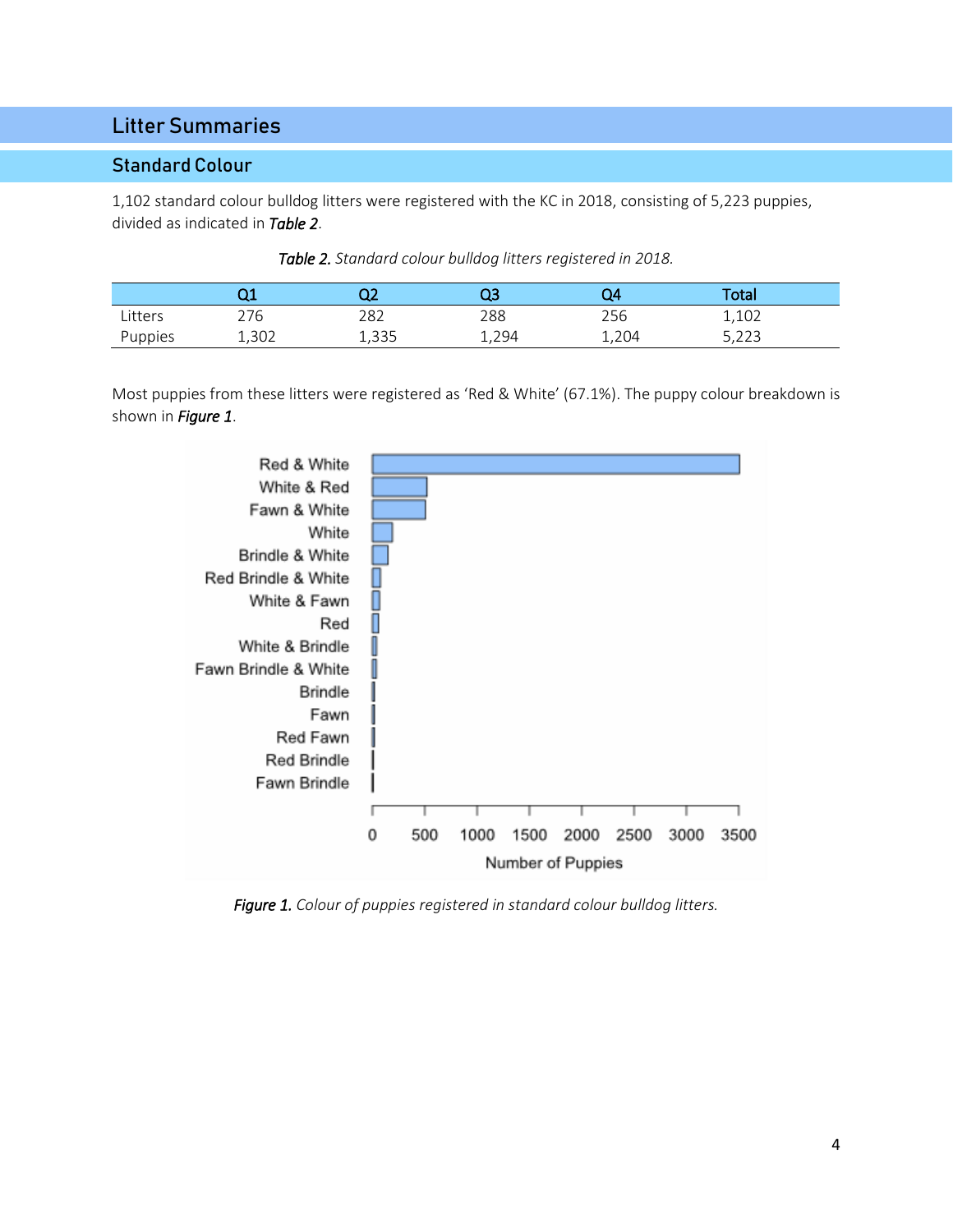1,035 CNR bulldog litters were registered with the KC in 2018, consisting of 5,223 puppies, divided as indicated in *Table 3*.

|         | $-$              | רר<br>∽ | ~~<br>ىب | 14                    | Total            |  |
|---------|------------------|---------|----------|-----------------------|------------------|--|
| Litters | $\bigcap$        | 234     | วด1      | 298                   | 1,035            |  |
| Puppies | $-117$<br>⊥,⊥⊥ / | 1,190   | 1,438    | .478<br><u>. на с</u> | ר מח<br>ں ے بر ر |  |

*Table 3. CNR bulldog litters registered in 2018.*

Most puppies from these litters were registered as 'CNR' (59.0%). The puppy colour breakdown is shown in *Figure 2*.



*Figure 2. Colour of puppies registered in CNR bulldog litters.*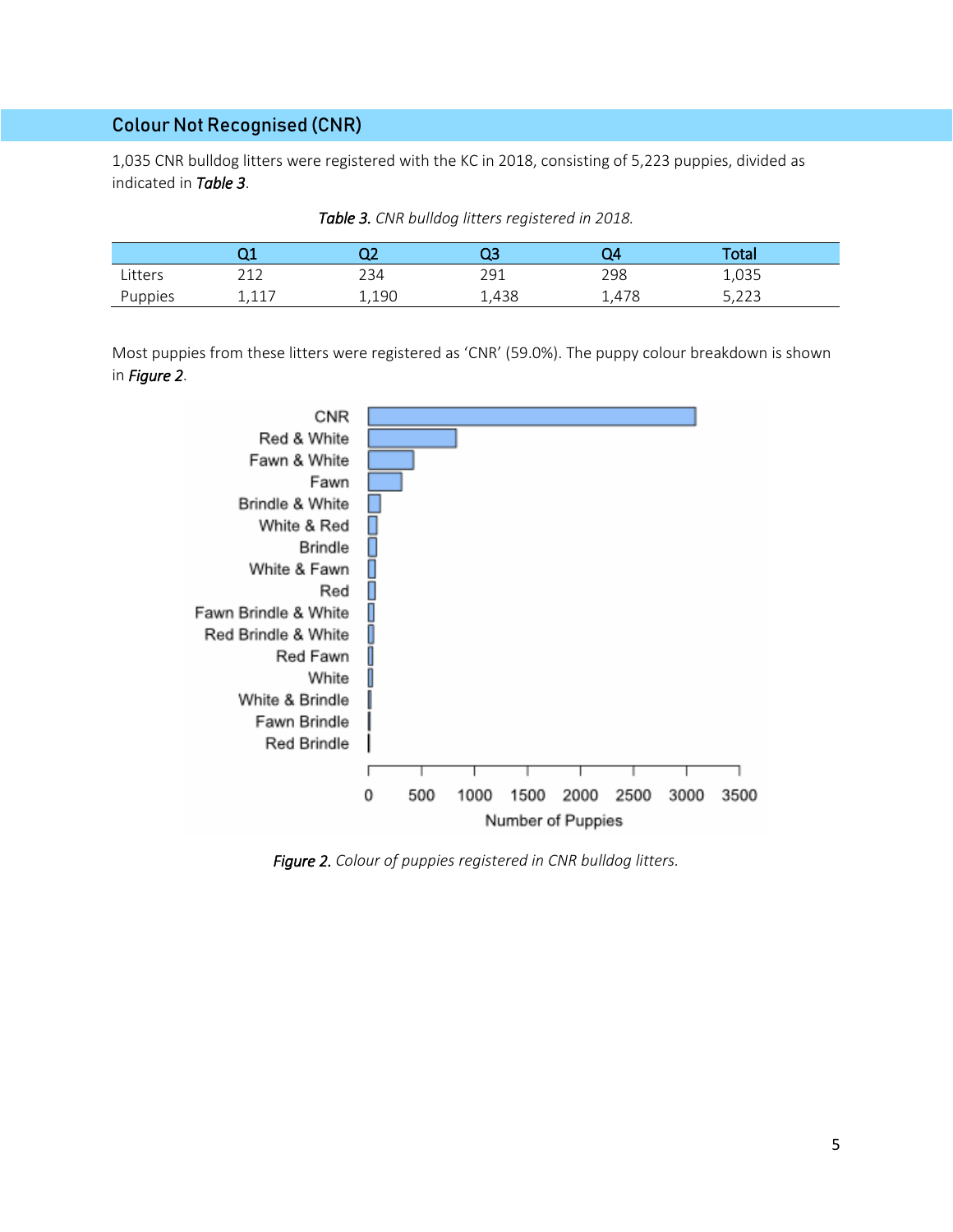#### Coefficient of Inbreeding (COI)

The litter coefficient of inbreeding (COI) is a measure of inbreeding, expressed as a percentage probability of the same variation being inherited from the sire and the dam. A lower percentage indicates a lower level of inbreeding. myKC calculates the COI for each dog using all available pedigree information. One consideration to be considered is that limited pedigree information affects results, as with imported dogs which only come with a three-generation pedigree, and the lack of pedigree information further in the past. The KC will not register litters produced by a father/daughter, mother/son or brother/sister mating.

#### Standard Colour

*Figure 3* shows the distribution of COI for the standard colour bulldog litters registered in 2018. The mean COI was 10.7% and the median COI was 9.4%. This is just under the 12.5% COI which would be expected from a grandparent/grandchild or half-brother/half-sister mating. The highest recorded COI was 34.6%, and 15 litters were recorded with COI over 25% (the equivalent of a parent/child or brother/sister mating).



*Figure 3. Histogram of the coefficient of inbreeding of standard colour bulldog litters registered in 2018.*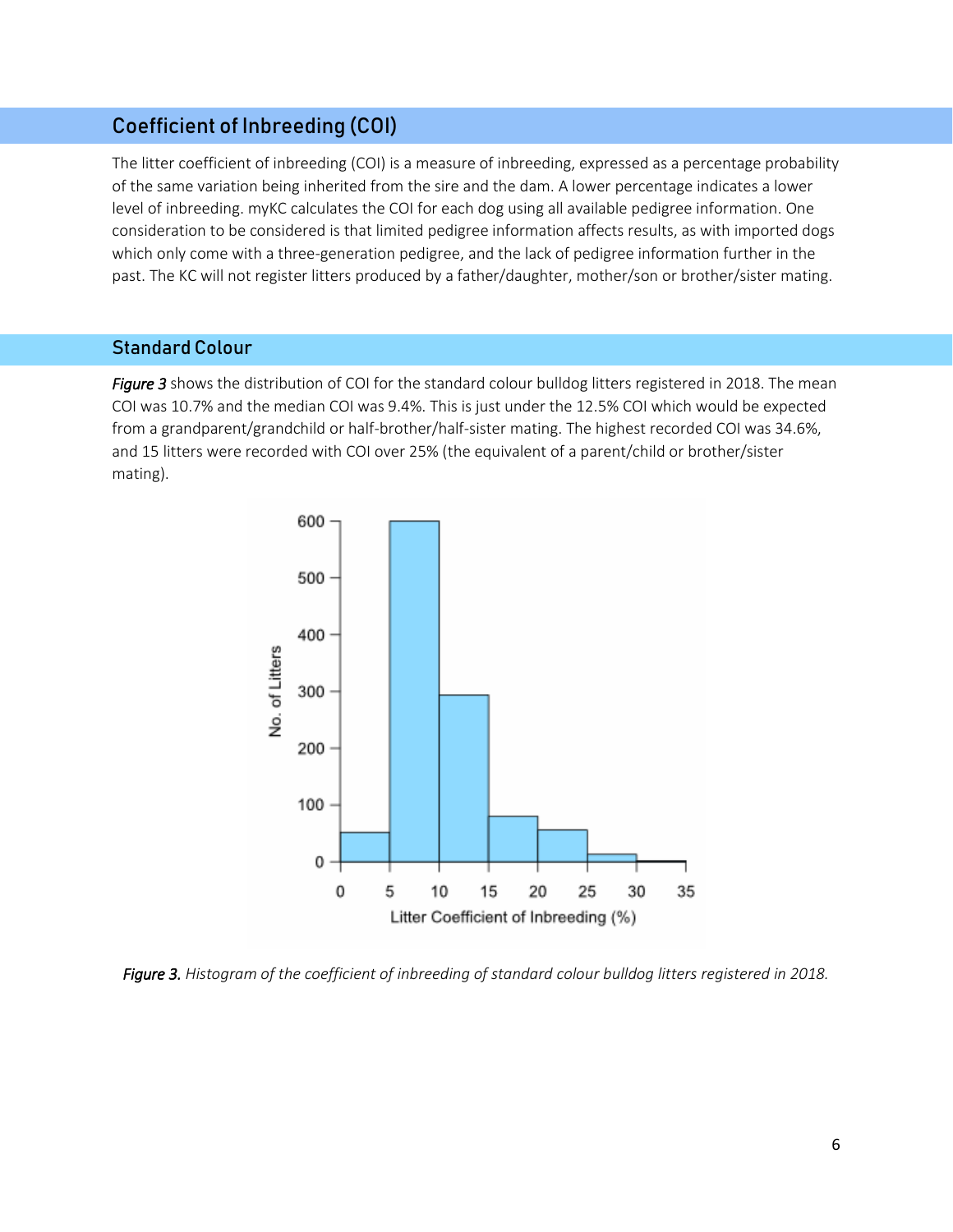*Figure 3* shows the distribution of COI for the CNR bulldog litters registered in 2018. The mean COI was 4.0% and the median COI was 2.8%. The highest recorded COI was 23.1%.



*Figure 4. Histogram of the coefficient of inbreeding of CNR bulldog litters registered in 2018.*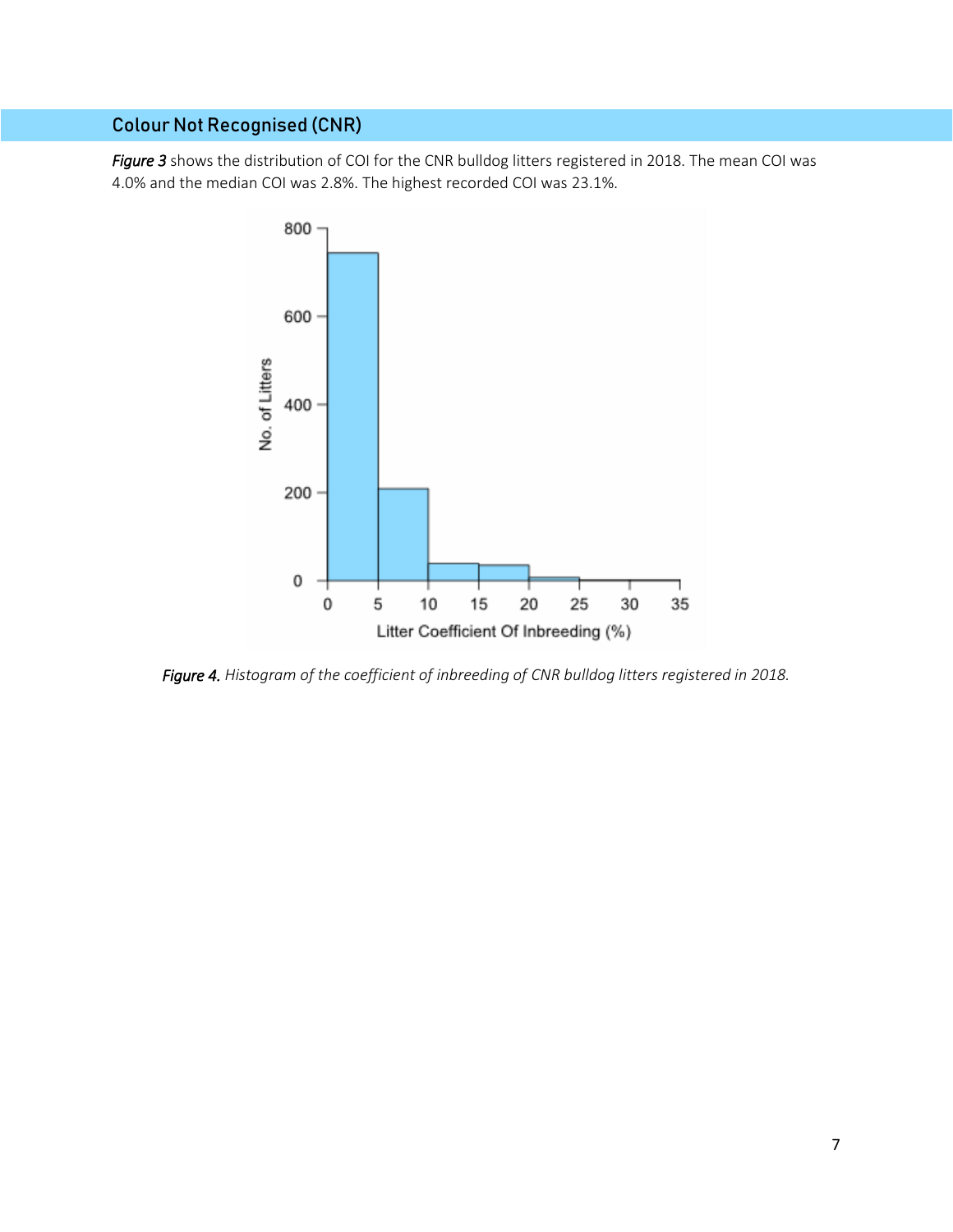#### Caesarean Sections (C-Sections)

#### Standard Colour

The majority (63%) of registered standard colour bulldog litters were delivered by a reported Caesarean section (*Figure 5*). Of those litters where natural birth is presumed to have been attempted, 43% of litters were reported to be delivered by emergency C-Section.



*Figure 5. Reported C-section information for standard colour bulldog litters.*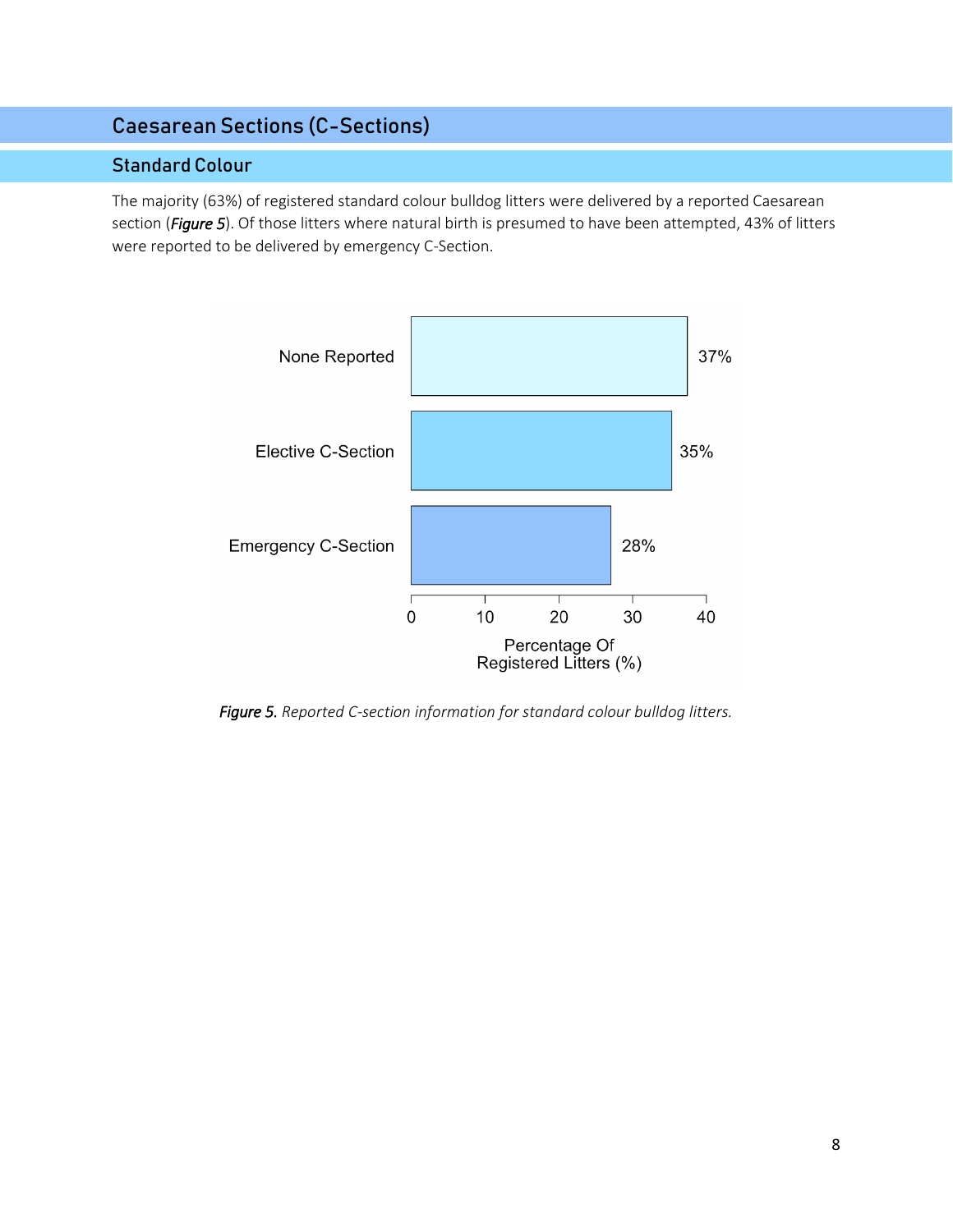41% of registered CNR bulldog litters were delivered by a reported Caesarean section (*Figure 6*). Of those litters where natural birth is presumed to have been attempted, 16% of litters were reported to be delivered by emergency C-Section.



*Figure 6. Reported C-section information for CNR bulldog litters.*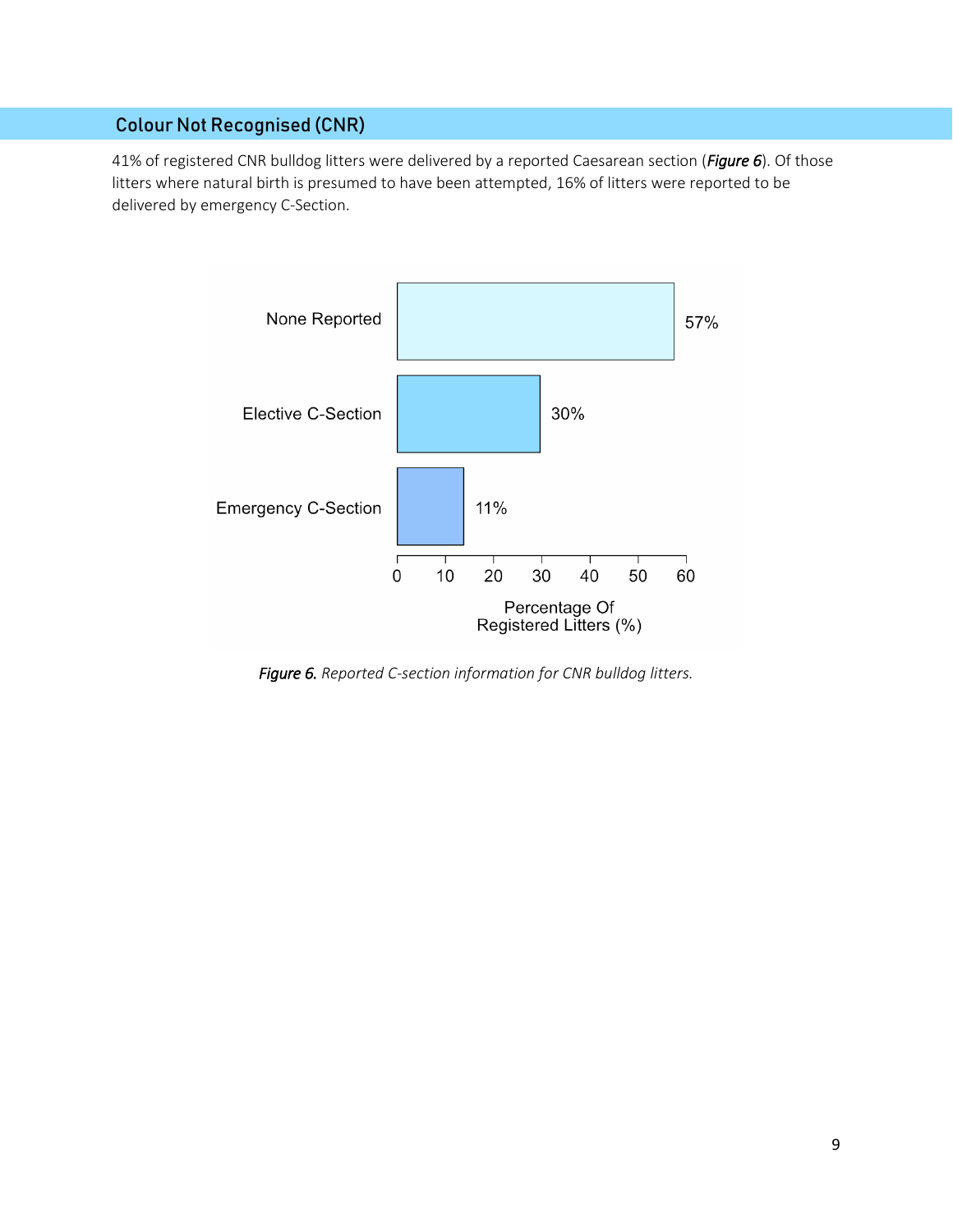#### Parents

#### Standard Colour

The standard colour bulldog litters were produced by 403 different sires and 1,086 different dams. 37 of the sires are imports from other countries, whilst 44 of the dams are the same. These countries consist of Belgium, Bulgaria, Croatia, Czechia, Denmark, France, Hungary, Ireland, Italy, Montenegro, Netherlands, Poland, Portugal, Romania, Russia, Serbia, Spain and the USA.

#### Colour Not Recognised (CNR)

The CNR bulldog litters were produced by 357 different sires and 996 different dams. 34 of the sires are imports from other countries, whilst 63 of the dams are the same. These countries consist of Belarus, Canada, Czechia, Hungary, Ireland, Italy, Lithuania, Latvia, Poland, Serbia, South Africa, Spain and the USA.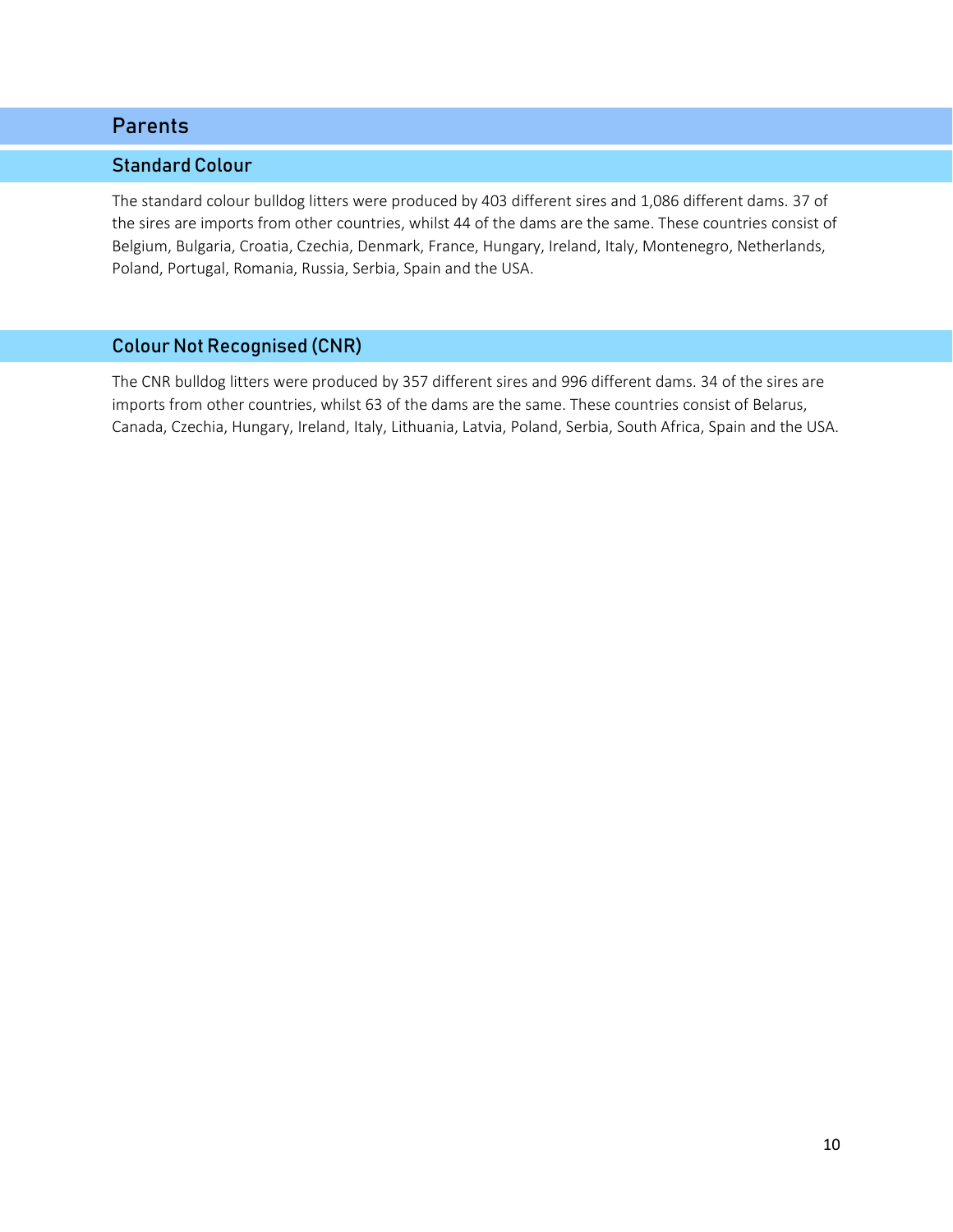#### Age of Sires

#### Standard Colour

*Figure 7* shows the distribution of the age of sires at birth of the litters. The mean age of sires at the birth of the litter is 3.58 years, whilst the median age is 3.05 years. The maximum age of sire at birth of a litter is 9.37 years, whilst the minimum is 0.79 years.

Assuming a gestation time of approximately 60 days (or 0.17 years), the predicted mean age of sires at conception of the litter is 3.41 years, whilst the median age is 2.88 years. Under the same assumption, 296 litters (27%) are predicted to have been conceived when the sire was under 2 years of age.



*Figure 7. Age of sires at birth of standard colour litters.*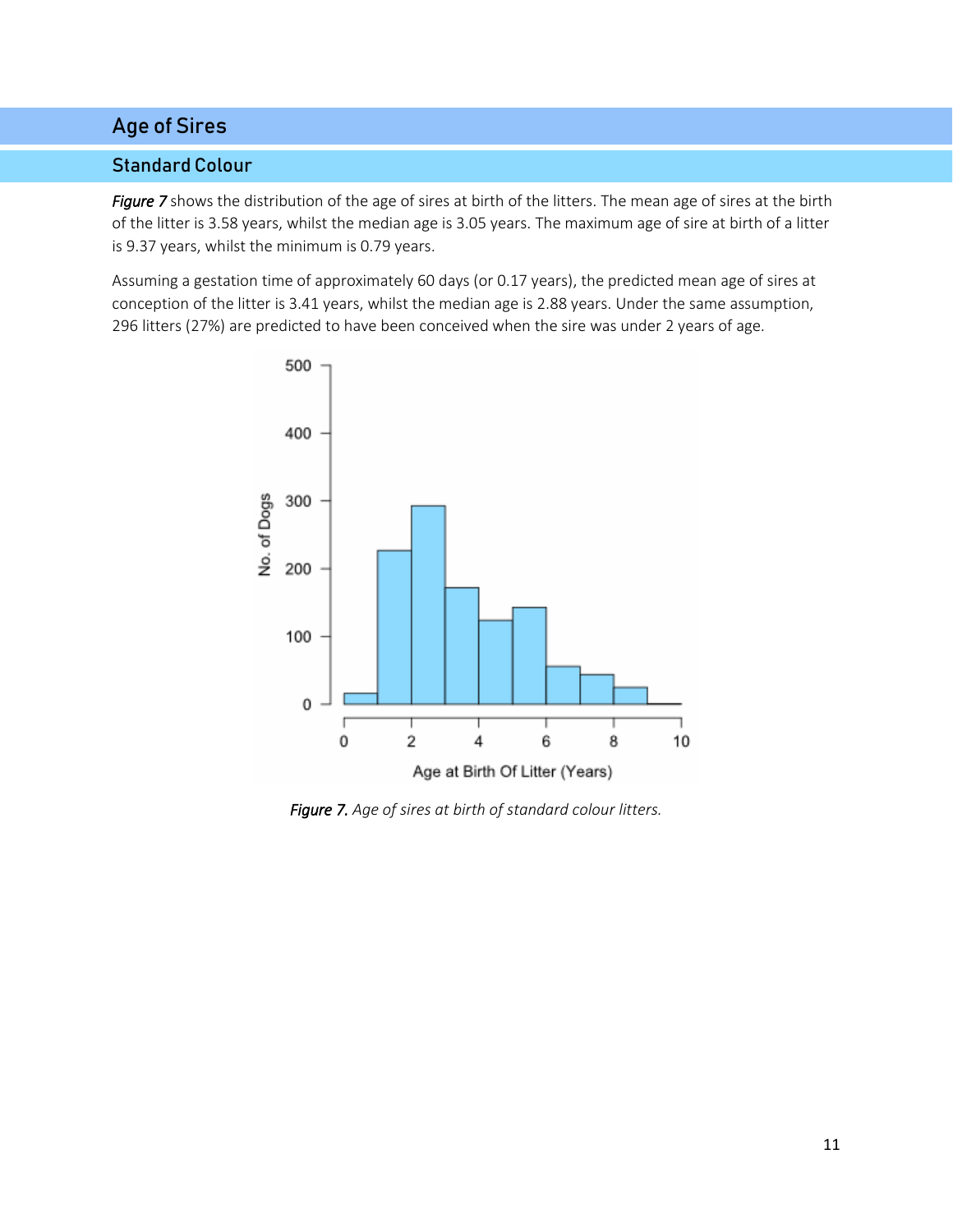*Figure 8* shows the distribution of the age of sires at birth of the litters. The mean age of sires at the birth of the litter is 2.19 years, whilst the median age is 1.92 years. The maximum age of sire at birth of a litter is 9.97 years, whilst the minimum is 0.51 years.

Assuming a gestation time of approximately 60 days (or 0.17 years), the predicted mean age of sires at conception of the litter is 2.02 years, whilst the median age is 1.75 years. Under the same assumption, 611 litters (59%) are predicted to have been conceived when the sire was under 2 years of age.



*Figure 8. Age of sires at birth of CNR litters.*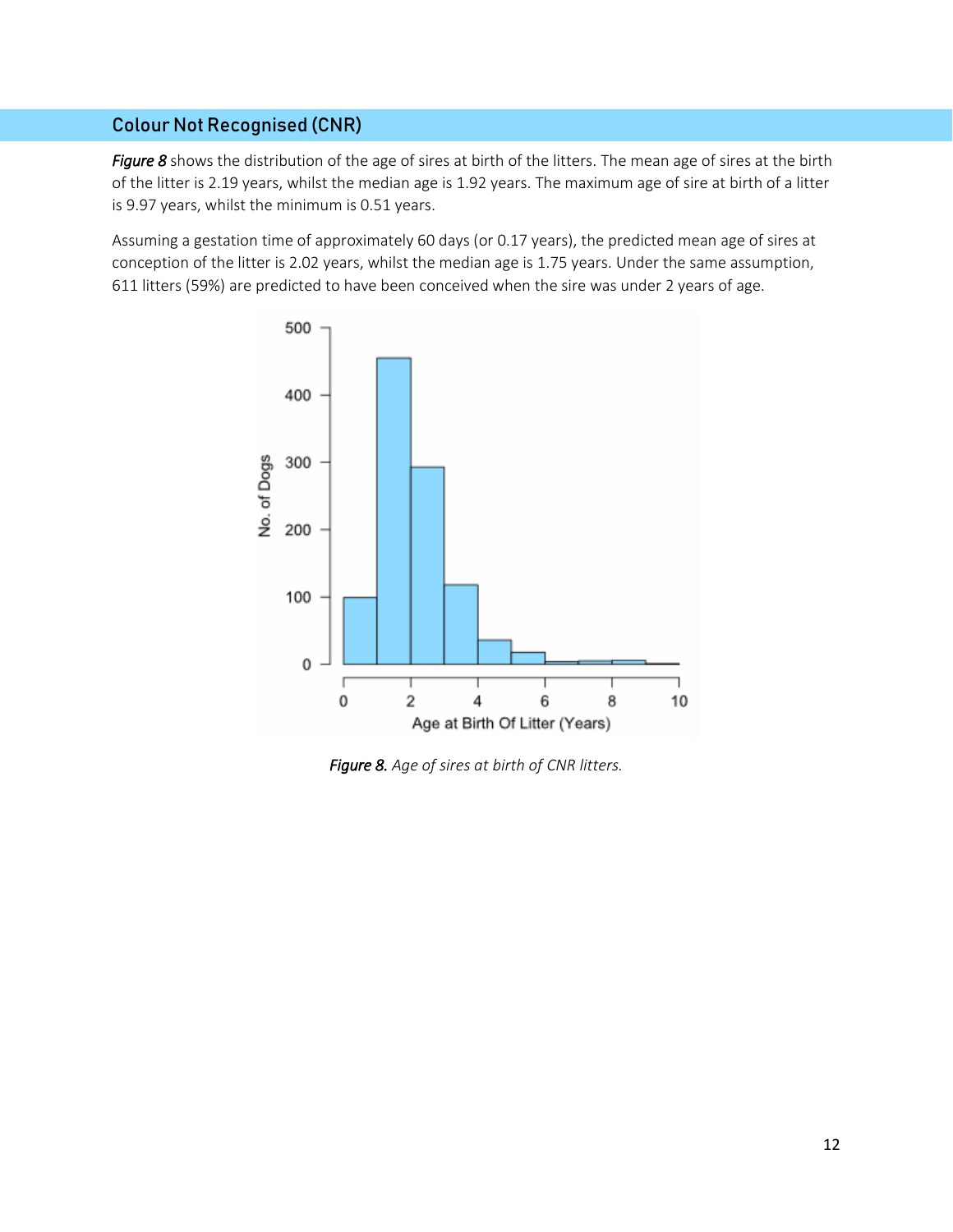#### Age of Dams

#### Standard Colour

*Figure 9* shows the distribution of the age of dams at birth of the litters. The mean age of dams at the birth of the litter is 2.96 years, whilst the median age is 2.76 years. The maximum age of sire at birth of a litter is 7.47 years, whilst the minimum is 1.18 years.

Assuming a gestation time of approximately 60 days (or 0.17 years), the predicted mean age of dams at conception of the litter is 2.79 years, whilst the median age is 2.59 years. Under the same assumption, 340 litters (31%) are predicted to have been conceived when the dam was under 2 years of age.



*Figure 9. Age of dams at birth of CNR litters.*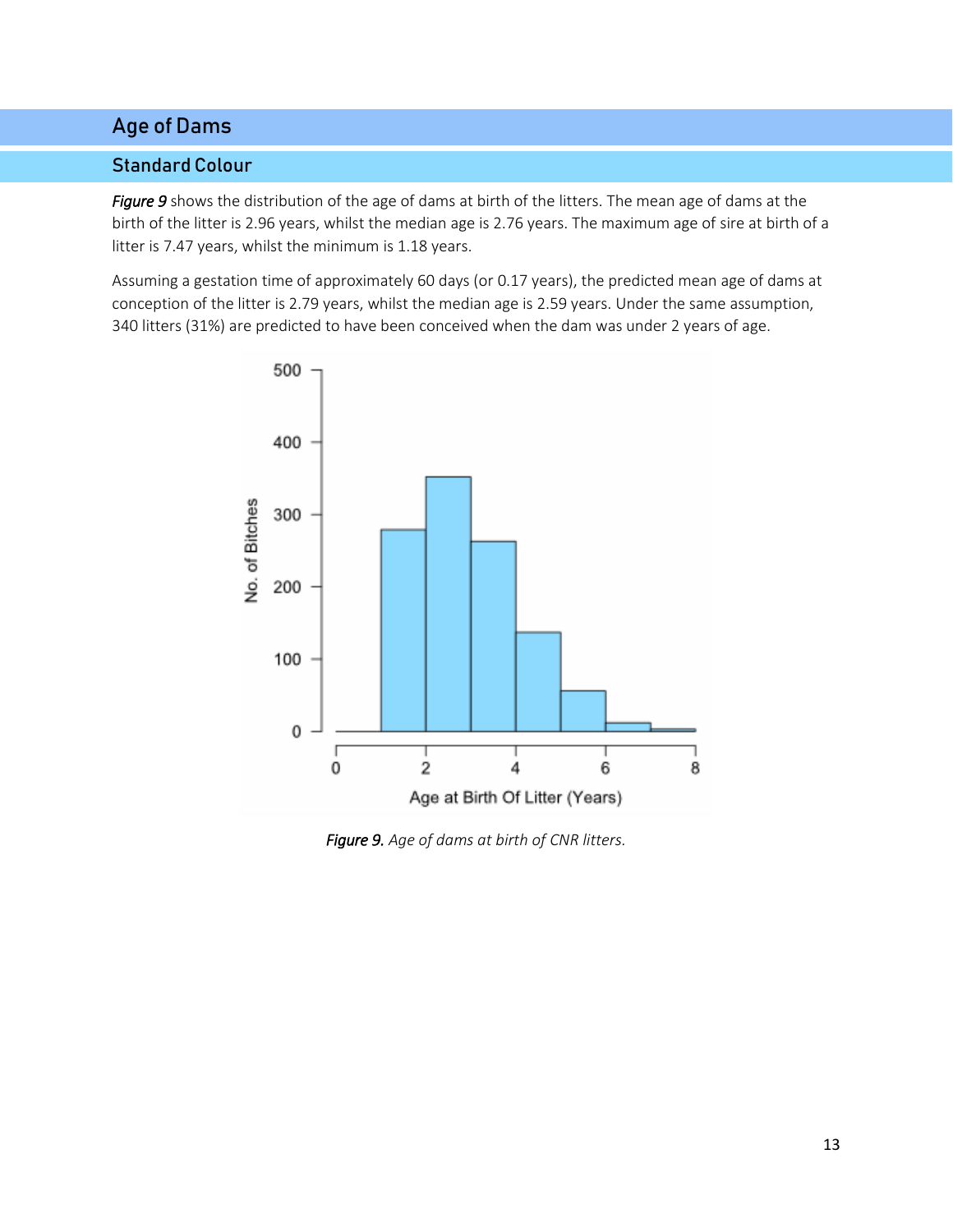*Figure 10* shows the distribution of the age of dams at birth of the litters. The mean age of dams at the birth of the litter is 2.48 years, whilst the median age is 2.11 years. The maximum age of sire at birth of a litter is 7.78 years, whilst the minimum is 1.15 years.

Assuming a gestation time of approximately 60 days (or 0.17 years), the predicted mean age of dams at conception of the litter is 2.31 years, whilst the median age is 1.94 years. Under the same assumption, 542 litters (52%) are predicted to have been conceived when the dam was under 2 years of age.



*Figure 10. Age of dams at birth of CNR litters.*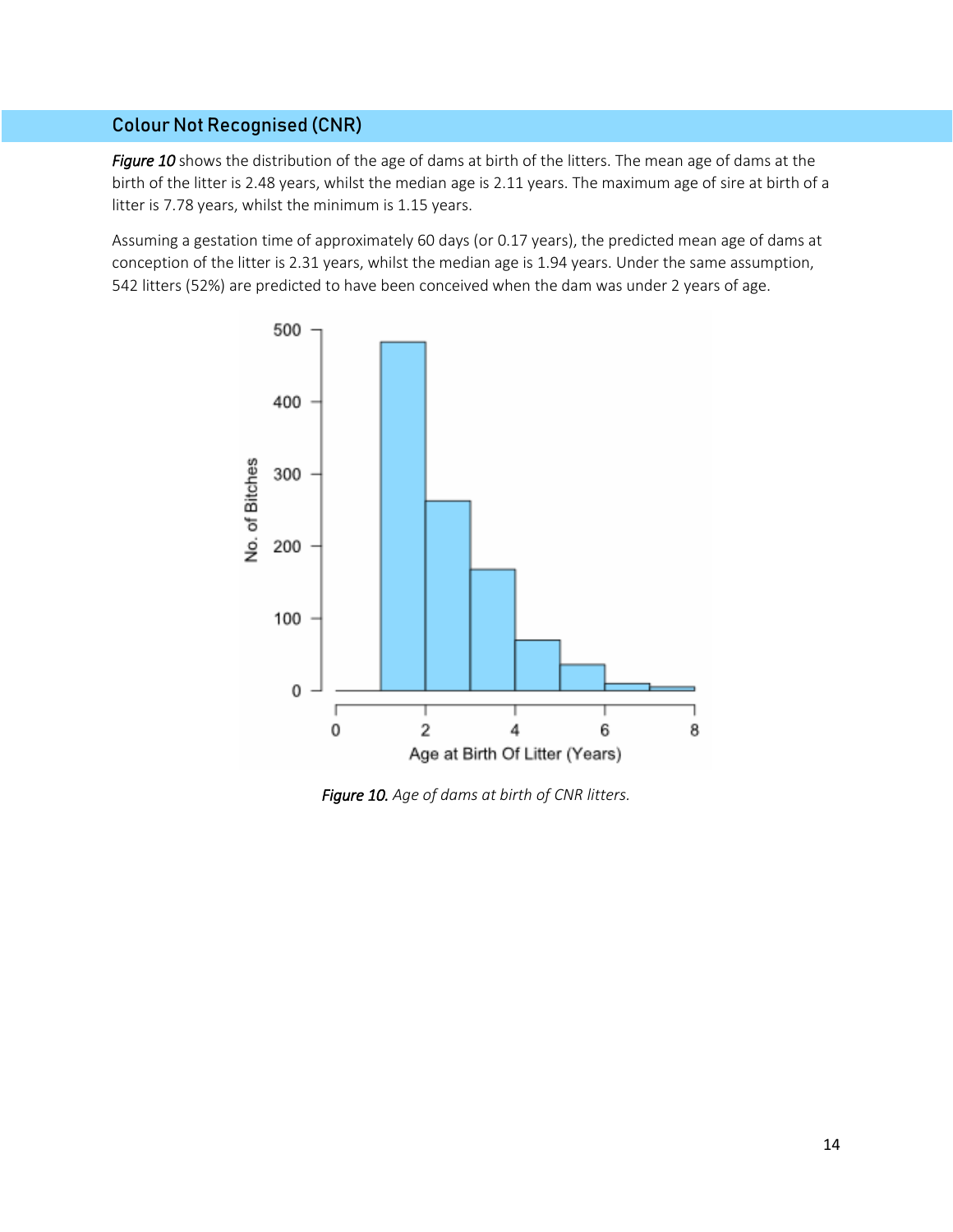## Popular Sires

#### Standard Colour

183 dogs sired more than one standard colour litters registered in 2018, whilst 16 dogs sired more than ten (*Table 4*).

| Name                                     | No. Registered<br>Litters 2018 | <b>Total Registered</b><br><b>Litters</b> | <b>Breed Council</b><br><b>Health Scheme</b> |
|------------------------------------------|--------------------------------|-------------------------------------------|----------------------------------------------|
| Sealaville He's Tyler                    | 28                             | 132                                       | Silver                                       |
| Lilylove Last Tango In Paris At Ragmarte | 25                             | 30                                        | Gold                                         |
| Mojaka Burugog Fflawiau For Croftthorn   | 25                             | 63                                        | Gold                                         |
| Ricatori Roman King                      | 24                             | 61                                        | Gold                                         |
| Sealaville He's Tyson At Croftthorn      | 17                             | 69                                        | Silver                                       |
| Neibull The Governor                     | 15                             | 21                                        | None                                         |
| Bradiebe Redmond At Neibull              | 14                             | 122                                       | None                                         |
| Andlare Willy Nilly                      | 13                             | 53                                        | Silver                                       |
| Milasha Preacher Man Mystyle             | 13                             | 46                                        | Silver                                       |
| Neibull The Player                       | 13                             | 28                                        | None                                         |
| Testwood Tom                             | 12                             | 67                                        | None                                         |
| <b>Bokabulls Max Warrior</b>             | 11                             | 20                                        | Silver                                       |
| Cherishabull Major Minus Of Kingrock     | 11                             | 23                                        | Silver                                       |
| Midlandbulls Game Changer                | 11                             | 16                                        | None                                         |
| Milasha No Retreat Ocobo                 | 11                             | 23                                        | Silver                                       |
| Smackerjacks Don Jon                     | 11                             | 22                                        | None                                         |

*Table 4. Sires with more than ten registered standard colour bulldog litters in 2018.*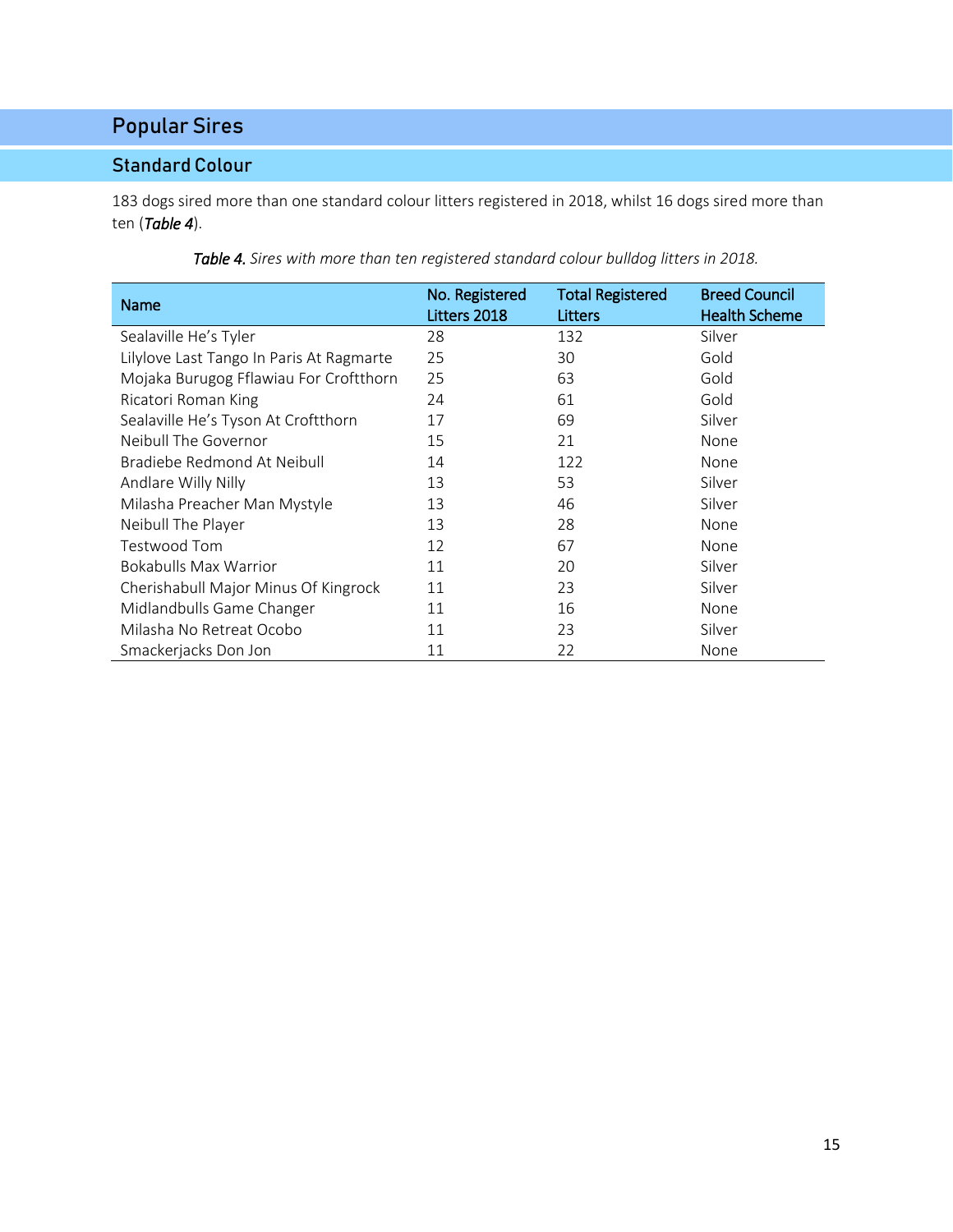157 dogs sired more than one CNR litters registered in 2018, whilst 12 dogs sired more than ten (*Table 5*).

| <b>Name</b>                            | Colour<br>(Where Known) | No. Registered<br>Litters 2018 | <b>Total Registered</b><br>Litters |
|----------------------------------------|-------------------------|--------------------------------|------------------------------------|
| Rarebullies Wonderboy                  | Chocolate               | 46                             | 96                                 |
| Rarebullies Robertos Rader             |                         | 41                             | 50                                 |
| Jammie Dodger At Dezinerbullz Essex UK | Lilac Tricolour         | 31                             | 61                                 |
| City Geezer                            |                         | 24                             | 34                                 |
| Frankie's Chocko Boy At Rarebullies    |                         | 21                             | 46                                 |
| Mr United Kingdom                      |                         | 20                             | 29                                 |
| Hollywood VII                          |                         | 18                             | 40                                 |
| Dictator Royalbullies                  | Lilac Tricolour         | 17                             | 22                                 |
| Citybulldogs Ace                       | Lilac Tricolour         | 14                             | 52                                 |
| Codedbullyz Foot Soldier               |                         | 13                             | 19                                 |
| Davbarr Hank                           |                         | 11                             | 16                                 |
| Piccaso Got Lilac Magic At Epizbullyz  | Lilac Tricolour         | 11                             | 11                                 |

*Table 5. Sires with more than ten registered CNR bulldog litters in 2018.*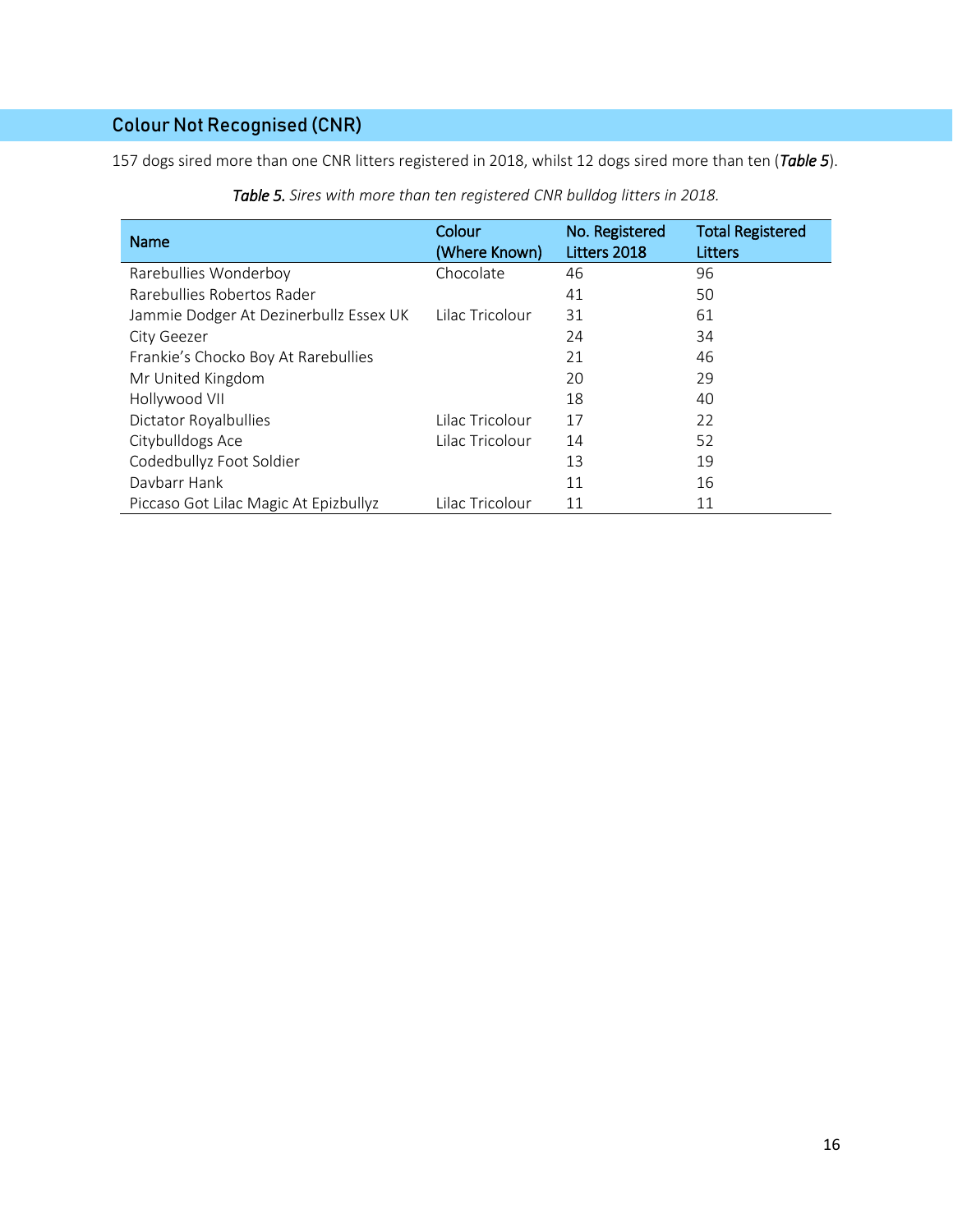#### Health Testing

The Kennel Club recommends breeders should use the following health testing schemes:

- HUU (hyperuricosuria) DNA testing
- Bulldog Breed Council Health Scheme

#### HUU DNA Testing

Hyperuricosuria (HUU) is a disease affecting uric acid metabolism. In affected dogs, uric acid builds up and forms painful crystallised stones in the urinary tract. Correction may require surgery. A DNA test is available for the mutation causing HUU in bulldogs.

HUU is recessively inherited, meaning if at least one parent has tested clear or is hereditary clear for the HUU mutation all puppies from that litter are safe.

#### Standard Colour

724 (65.7%) of standard colour bulldog litters had at least one parent either tested clear or hereditary clear for HUU, meaning all puppies were non-affected. Two litters were produced from two carrier parents, putting the offspring at confirmed risk of HUU. For another 25 litters, HUU testing results were only available for one parent, who had tested as a carrier/affected. These litters were also potentially at risk for HUU, depending on the HUU status of the second parent.

#### Colour Not Recognised (CNR)

79 (7.6%) of CNR bulldog litters had at least one parent either tested clear or hereditary clear for HUU, meaning all puppies were non-affected. No litters were produced from two carrier parents, putting the offspring at confirmed risk of HUU. For another 12 litters, HUU testing results were only available for one parent, who had tested as a carrier/affected. These litters were also potentially at risk for HUU, depending on the HUU status of the second parent.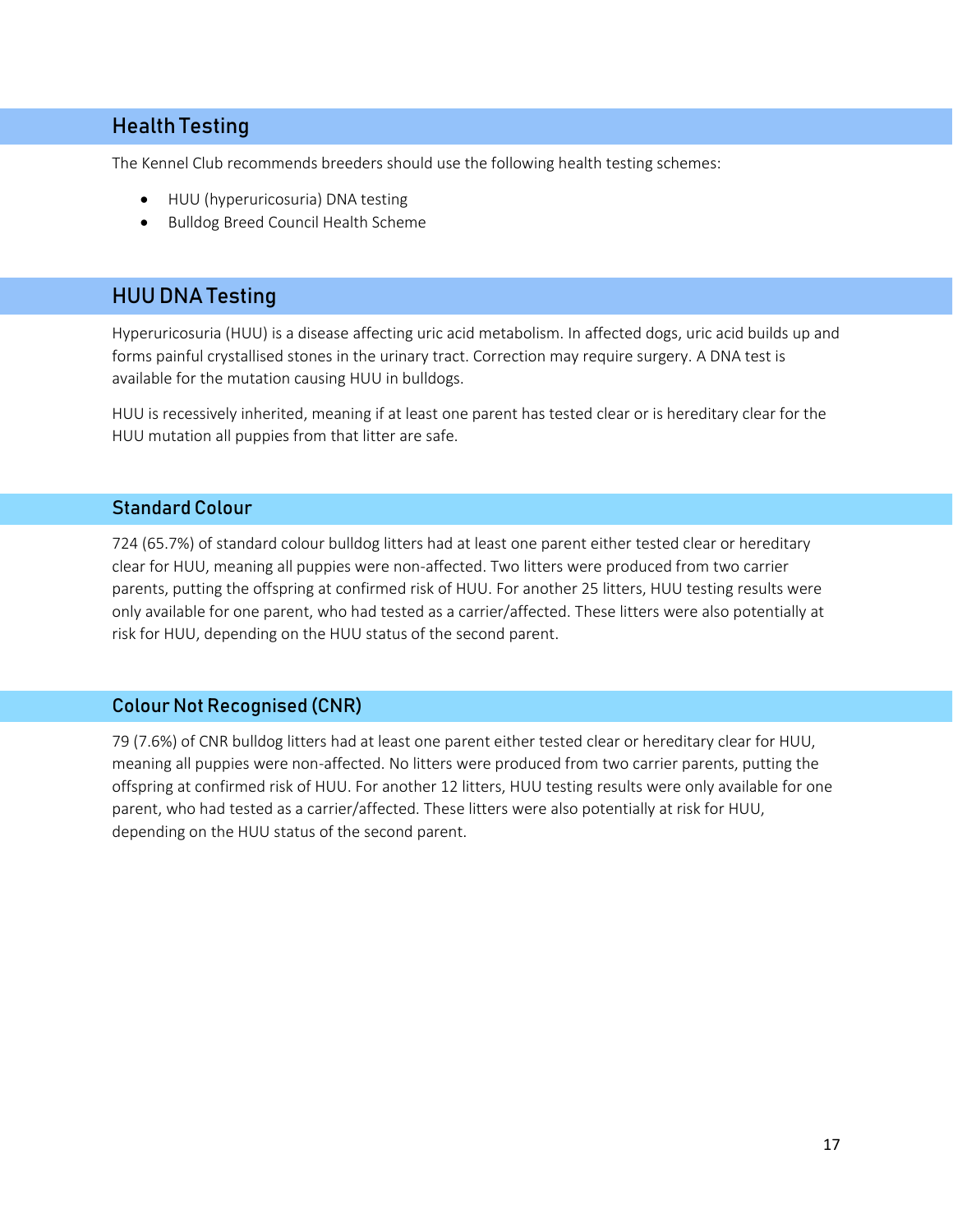#### Bulldog Breed Council Health Scheme

The Bulldog Breed Council have developed a health scheme to promote health testing and healthier bulldogs. This scheme consists of three levels: gold, silver and bronze.

Bulldogs achieving bronze must be tested at or after 12 months (1 year) of age. Dogs are assessed by Breed Council approved vets. Bulldogs cannot achieve bronze if the vet notes: a heart abnormality; an eye condition detrimental to health; a palpable spinal abnormality; or aggression.

To achieve silver level, bulldogs must first be awarded the bronze level. Additionally, dogs must: have a clear eye examination; achieve a grade 0/1 Putnam test assessing luxating patellas; be DNA tested as clear or carrier for the HUU (hyperuricosuria) associated mutation; have a present tail which is not inverted; not have blue or green eyes; be a standard colour; and not have a Dudley (liver-coloured) nose. Additionally, male bulldogs should not be monorchid or cryptorchid – i.e. should have two correctly descended testicles.

Only dogs over 24 months (2 years) of age can be tested for and achieve the gold level. Bulldogs must have a clear result on a BVA (British Veterinary Association) or EVCO (European College of Veterinary Ophthalmologists) eye scheme examination. They must also be heart screened by a qualified auscultation approved veterinary surgeon. Both these tests must be carried out when the dog is over 2 years of age. The dog must also achieve a grade of 0 or 1 in a BOAS (Brachycephalic Obstructive Airway Syndrome) test. The official KC version of this test, developed by the BOAS team at the University of Cambridge, is known as the Respiratory Function Grading Scheme (RFG). This test result is not age restricted.

#### Standard Colour

Ten different gold-tested males and ten gold-tested females produced registered standard colour litters in 2018. Two litters (0.18%) were produced from two gold-tested bulldog parents (*Table 6*). 6.5% of standard colour litters registered in 2018 were produced from two parents, both tested to at least silver standard. Just under half (43.7%) of litters had at least one parent tested to some level, and 8.9% of litters had both parents achieving some level in the testing scheme.

|      |               |       |      | Dam  |               |      |               |      |             |       |
|------|---------------|-------|------|------|---------------|------|---------------|------|-------------|-------|
|      |               |       | Gold | (10) | <b>Silver</b> | (82) | <b>Bronze</b> | (28) | <b>None</b> | (966) |
|      | Gold          | (10)  | 2    |      | 18            |      | 8             |      | 76          |       |
|      | <b>Silver</b> | (68)  | 5    |      | 47            |      | 10            |      | 246         |       |
| Sire | <b>Bronze</b> | (15)  |      |      | 2             |      | 5             |      | 34          |       |
|      | <b>None</b>   | (310) | 2    |      | 13            |      | 8             |      | 625         |       |

*Table 6. Bulldog Breed Council Health Scheme levels of the parents of standard colour bulldog litters registered in 2018. In brackets next to the level achieved is the number of individual dogs which have litters included in the column or row following.*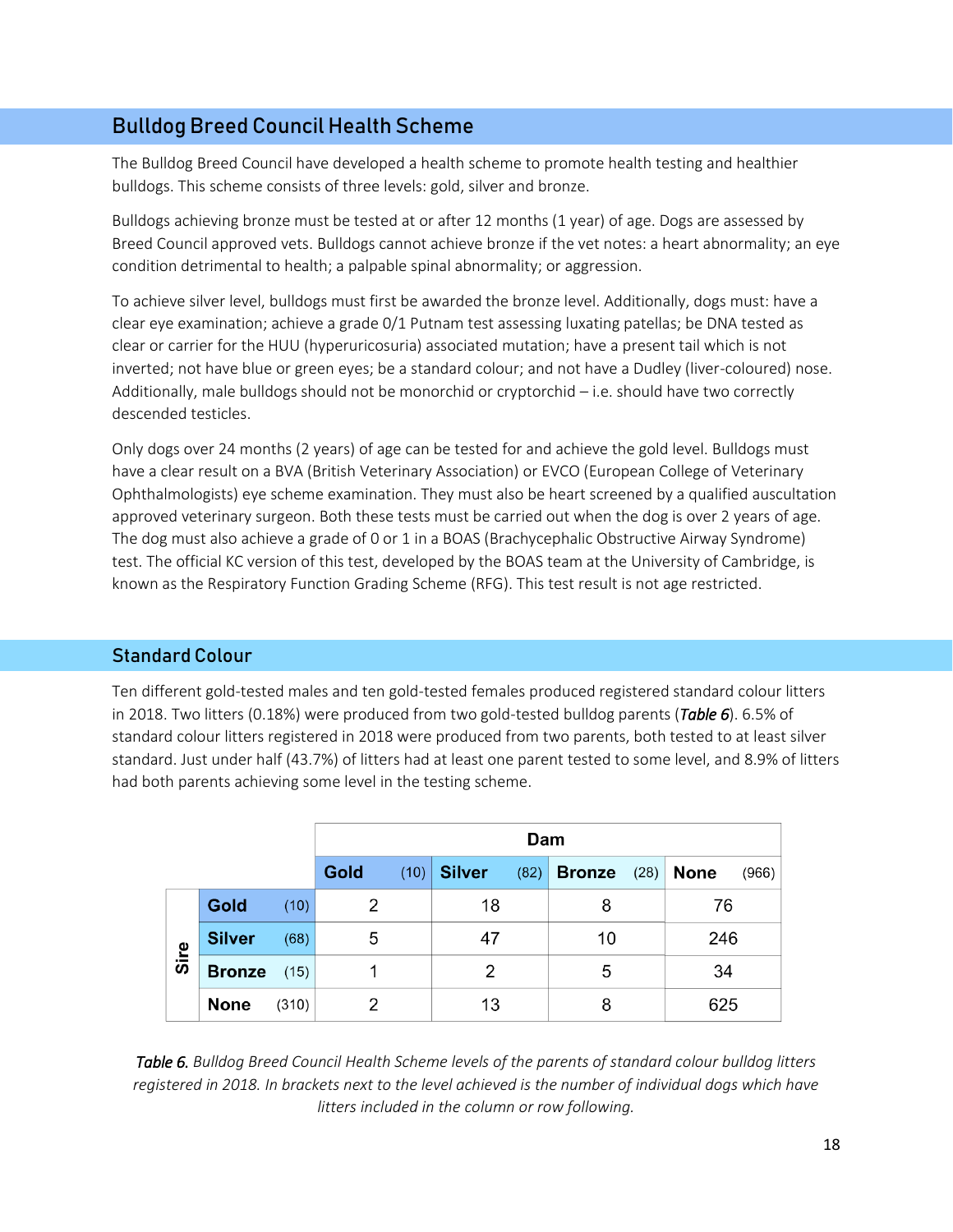Due to the restrictions on coat colour for the silver requirements, CNR bulldogs can not achieve past bronze in the Bulldog Breed Council Health Scheme. This greatly restricts the likelihood of bulldogs producing CNR categorised litters being health tested.

One gold-tested male and no gold-tested females produced registered CNR litters in 2018. No litters (0%) were produced from two gold-tested bulldog parents (*Table 7*). No CNR litters registered in 2018 were produced from two parents, both tested to at least silver standard. 1.9% of litters had at least one parent tested to some level, and 0.2% of litters had both parents achieving some level in the testing scheme.

|      |               |       | Dam         |                      |                      |                      |  |
|------|---------------|-------|-------------|----------------------|----------------------|----------------------|--|
|      |               |       | Gold<br>(0) | <b>Silver</b><br>(1) | <b>Bronze</b><br>(3) | <b>None</b><br>(991) |  |
|      | Gold          | (1)   | 0           | O                    |                      |                      |  |
|      | <b>Silver</b> | (3)   | 0           | 0                    |                      |                      |  |
| Sire | <b>Bronze</b> | (4)   |             |                      |                      | 11                   |  |
|      | <b>None</b>   | (348) |             |                      |                      | 1015                 |  |

*Table 7. Bulldog Breed Council Health Scheme levels of the parents of CNR bulldog litters registered in 2018. In brackets next to the level achieved is the number of individual dogs which have litters included in the column or row following.*